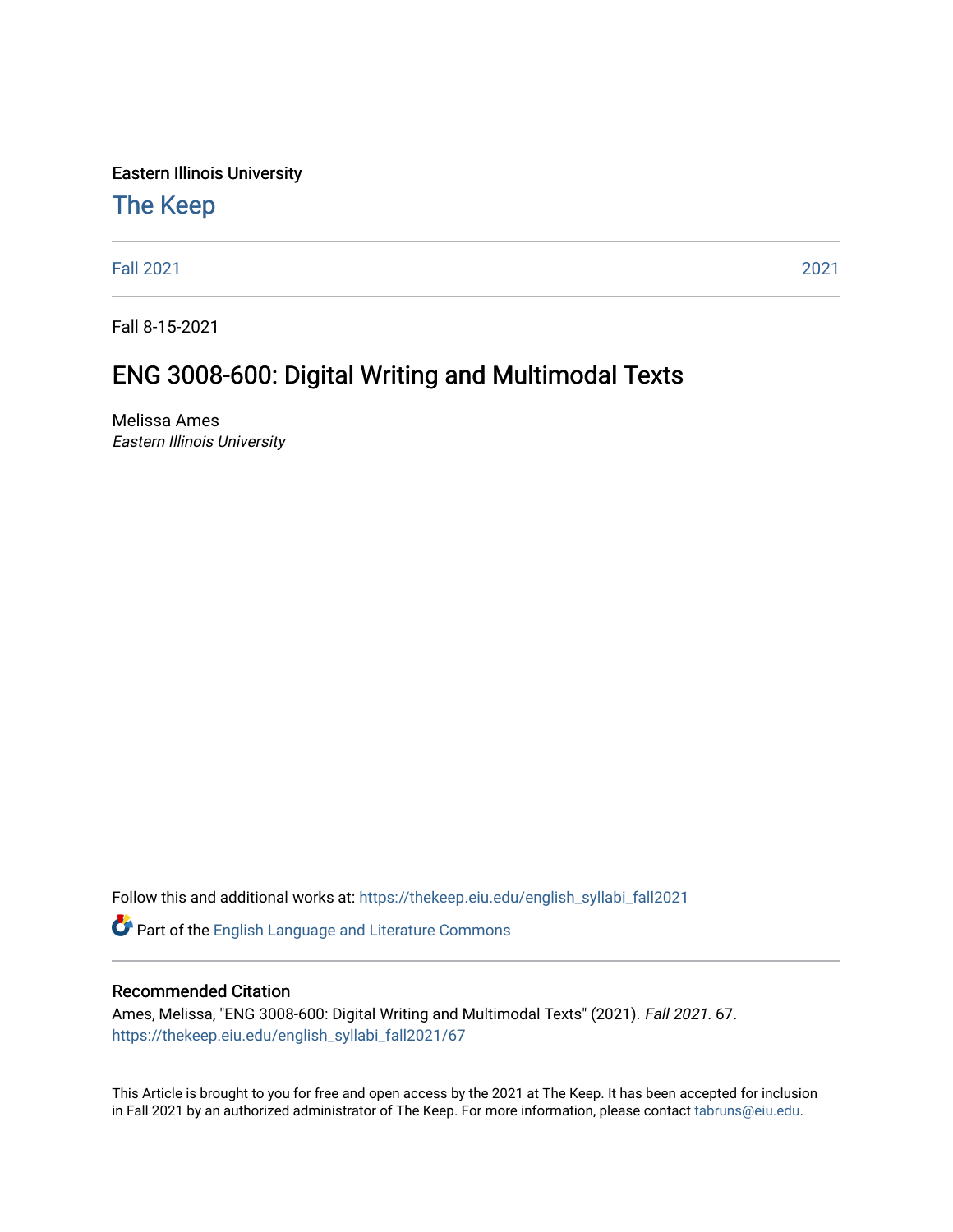#### **English 3008: Digital & Multimodal Writing Course Policy & Syllabus** Fall 2021 - Online Asynchronous

**Instructor:** Dr. Melissa Ames [she/her] **Office:** 3821 Coleman Hall/Zoom **Virtual Office Hours:** T: 9-10am

W/R 12pm-1:30pm

 Or by Appointment (a wider range of times are listed on Calendly's Sign-Up Weekly) (See D2L for Video Conferencing & Sign-Up Links; additional office hours available upon request) **Email:** [mames@eiu.edu](mailto:mames@eiu.edu) (panthermail) or [mames@online.eiu.edu](mailto:mames@online.eiu.edu) (the email system housed in D2L)

**Catalog Description:** This topics-based course addresses digital writing and multimodal theory and production through the lens of one or more areas of English Studies. Course engages the history of digital and multimodal literacy. (WC, 3-0-3)

**Course Description:** This course engages with the history, theory, and production of digital writing and multimodal texts. Students will consider the importance that multimodal literacy has for 21st century learners and consumers. Course study will involve analyzing how digital texts both reflect and influence larger cultural contexts and how such multimodal texts (and technology more generally) impact (or aim to impact) individual audiences. The required work for this course will be customized to fit students' specializations and may include any of the following: digital texts/portfolios, pedagogical tools, research essays, audience studies, social media analysis, and individual/group presentations.

**Course Objectives:** After the completion of this course, students will be able to:

- 1. Demonstrate a deep and broad understanding of the theoretical, practical, cultural, and political issues surrounding digital and multimodal literature and/or composition.
- 2. Demonstrate understanding how digital/multimodal texts impact the field of English Studies.
- 3. Demonstrate critical analysis of digital/multimodal texts and their effects on audiences.
- 4. Demonstrate digital literacy in multiple multimedia and/or social media tools.
- 5. Compose multimodal texts that reflect a clear understanding of communication across media and genres.
- 6. Participate ethically in the collaborative culture fostered by online writing environments.
- 7. Refine time management and multi-tasking skills needed to complete individual and group projects in professional settings.

#### **Required Texts and Materials:**

Anderson, M.T. *Feed.* Cambridge: Candlewick Press, 2002. Arola, Kristin L., Jennifer Sheppard, and Cheryl E. Ball. *Writer/Designer: A Guide to Making Multimodal Projects*. Boston: Bedford/St. Martin's, 2014. Carroll, Brian. *Writing and Editing for Digital Media*. 2nd Ed. New York: Routledge, 2014. Mitchell, WJT. *Picture Theory.* Chicago: University of Chicago Press, 1994.

Note: Additional Required Readings, as noted on the schedule, will be found on D2L

**Materials:** Access to word processing and other design software, headphones, audio/video recording devices (smart phones and laptops will suffice), and other appropriate supplies. Students are highly encouraged to regularly back up all academic work (from all classes) in a cloud server (e.g. Google Drive, Dropbox) as well as on hardware (computers, USB drives) as technology is fallible.

**Course Requirements:** Your grade will be based on a point system that factors in all scores you earn on all assignments and class work/participation. Active engagement is mandatory and will be factored into your in-class grade. Detailed assignment instructions and scoring rubrics will accompany all major assignments as the course progresses.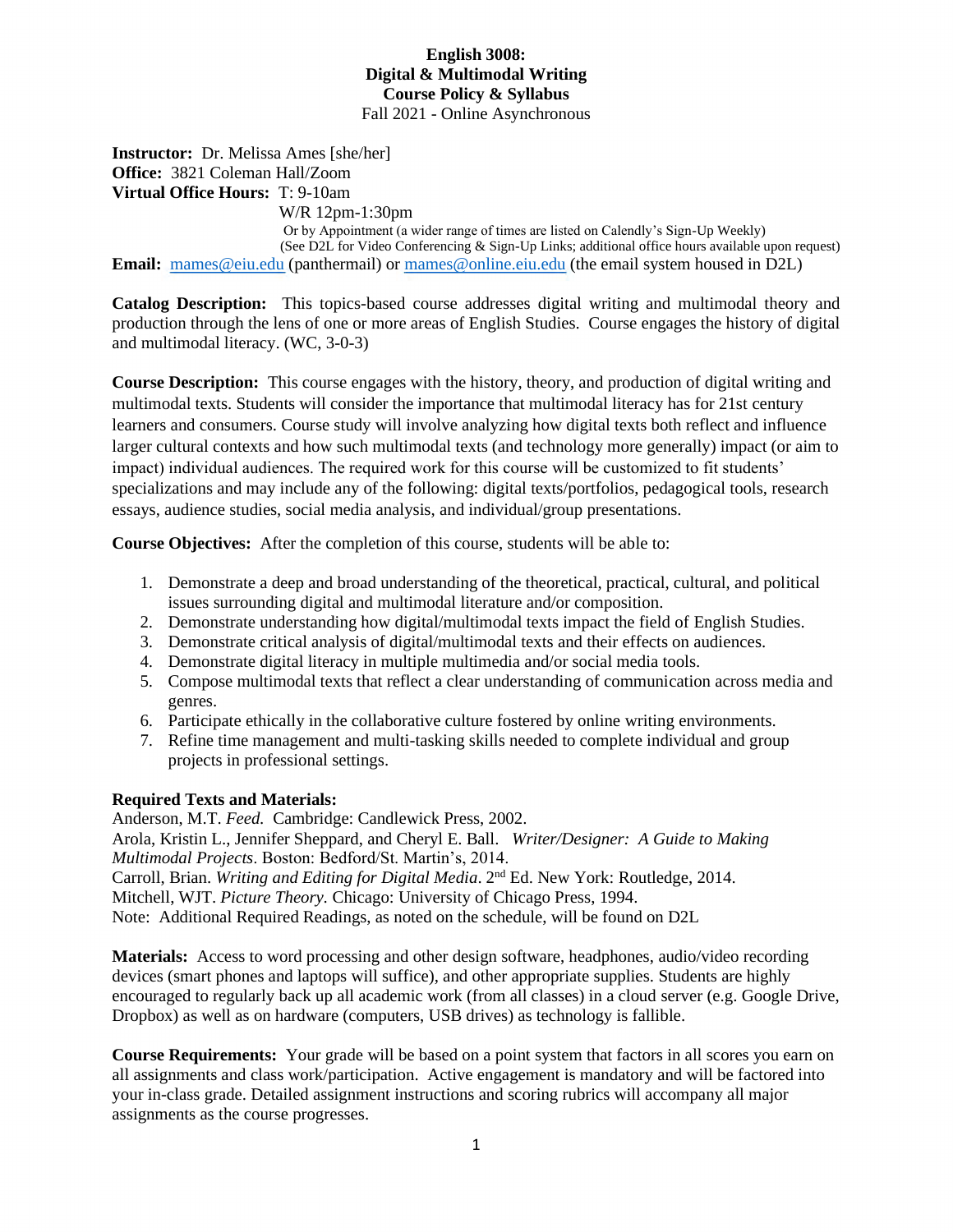#### **Participation (200pts):**

*Participation/Engagement* – regular, on-time engagement with module resources and participation in class activity and peer dialogue (e.g. discussion board posts, peer engagement/feedback, assignment completion). While the instructor will assess this category independently as well (based on records  $\&$ observations), please note that D2L provides a detailed report on student activity that includes engagement and time spent with class resources and on course management site, number of posts and responses made to discussion board threads, and whether/when activities, reading, resources, and feedback are accessed. Keep in mind that, to some degree, online classes aim to simulate the experience you would get in a face-to-face course, but this can only happen if you take advantage of all of the material and activities. For example, if you only log on to post a single response that is required to a discussion board thread and then log off without ever checking back to see the dialogue unfold that would be the equivalent of answering a question in class and then immediately popping in your earbuds or exiting the room without hearing how others respond to it.

#### **Writing Assignments/Projects (1000pts):**

#### *Technology & Culture Visual Argument (Infographic) (100pts)*

Students will research a specific technological advancement or practice that has impacted  $21<sup>st</sup>$  century society. Synthesizing data concerning one particular benefit or consequence, students will craft a visual argument that weighs in on the cultural debate concerning technology's cultural impact (composition mode: linguistic & visual, 1-2 pages, 250-500 words)

#### *Evaluation of Digital Activism Campaign (Group Blog) (200pts)*

This collaborative writing project finds students evaluating a particular digital activism campaign, weighing in on the effectiveness/implications of #HashtagActivism. The final format for this project is a multimodal blog (composition mode: audio, visual, linguistic: 3-4 pages, 750-1000 words)

## *Social Media Genre Analysis (Collaborative Business Report) (200pts)*

Through a case study approach, students will perform a genre analysis of a social media platform in order to determine the site's potential value to a prospective business client. The final report will involve mastering the report genre, developing multimodal composition skills, and refining research skills and writing skills that can transfer to new genres/audiences (composition mode: linguistic & visual, 4-5 pages, 1000-1250 words)

# *Interrogating Online Writing Practices (Semester-Long Research Project) (500pts)*

Students will study the ways in which 21<sup>st</sup> century media/technology impact communication practices and reveal/reinforce/resist cultural values. The result of this semester long inquiry will be the products listed below (note that deadlines/activities related to this large-scale project are listed in purple on the course schedule so you can see the evolution of this project at-a-glance):

- *Formal (MLA) Research Paper*: this argument-based essay will synthesize research to analyze an online writing site (composition mode: linguistic, 7-10pgs/1750-2500 words; 200pts)
- *Multimodal Project:* this end product converts the academic research into a product directed toward laypersons (composition mode will vary: linguistic (required) plus at least two of the following: visual, aural, spatial, & gestural; length will vary depending on project, 3-10pgs/750- 2500 words; 100pts)
- *Class Presentation:* this will reveal the final project and provide a review of the research and design choices that impacted it (composition mode: aural & visual, 3-4pgs/750-1000 words; 100pts)

Smaller assignments leading up to these cumulative projects include a:

- *Topic Submission List* (composition mode: linguistic, 25-100 words; completion grade)
- *Two-Part Proposal* (composition mode: linguistic, 250-500 words; 50pts)
- *Annotated Bibliography* (composition mode: linguistic, 3-5pgs, 750-1500 words; 50pts)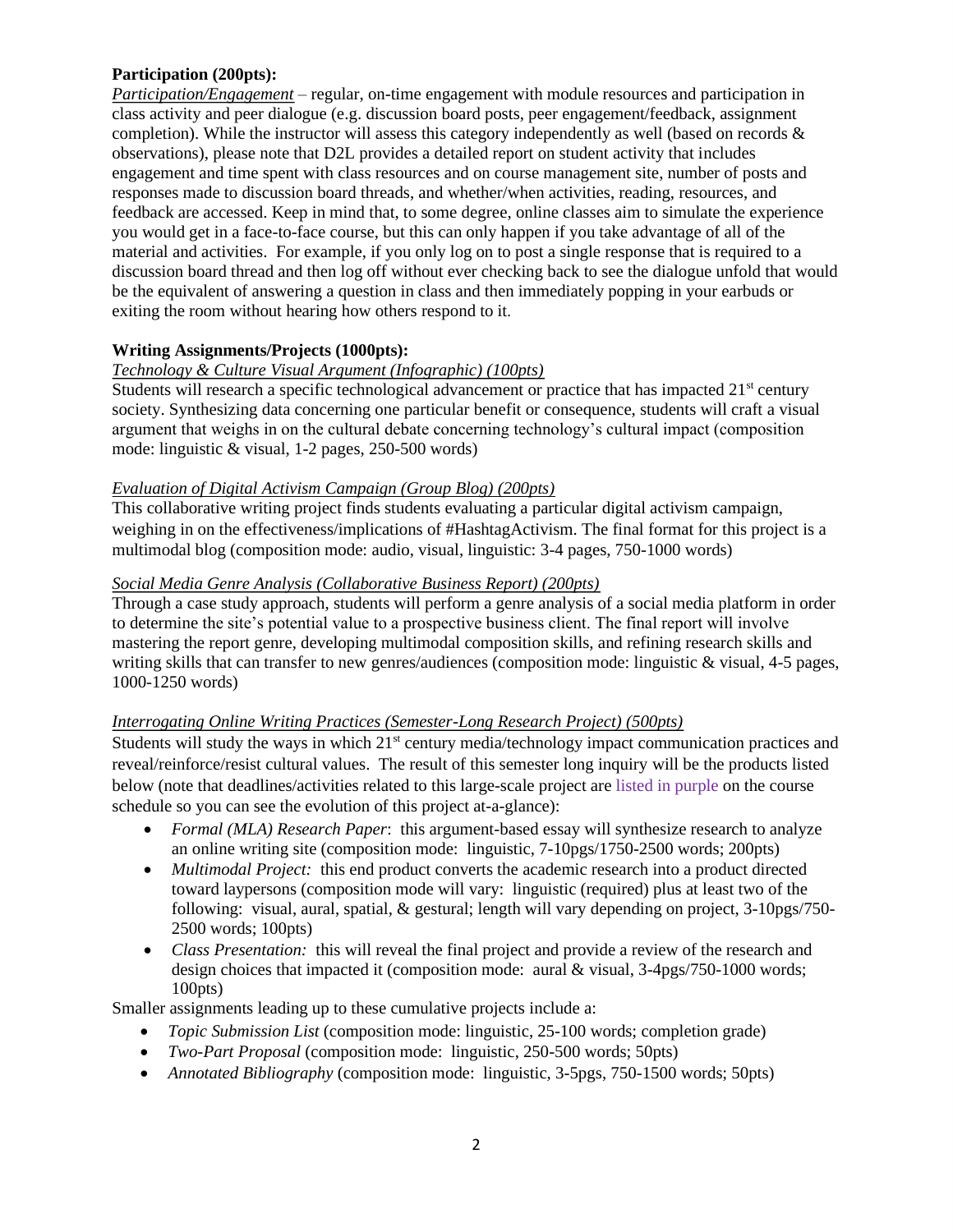#### **Writing/Design Process & Reflection (300pts):**

*Peer Editing, Writing Groups, & Instructor Conferences (200pts) –* Conversing with others about one's own composing practices is an avenue for exploring differing perspectives and opening up oneself to honest reflection. Reviewing the work of others is also valuable as it exposes students to various topics of study and different writing and design styles. Peer review sessions are strategically placed before each major assignment is due and participation in these is expected. Students will also participate in a more in formal Writing Group Discussion Board Forum to share progress reports throughout the stages of the semester-long research project. Students are also required to attend two individual virtual conferences with the professor mid-semester to discuss writing progress and any questions or concerns about the final research project. (Composition mode: linguistic & aural, length will vary depending on required feedback but should result in a minimum of 1000 words).

*Collaboration Writing Partnership (100pts)* – Being a valued collaborative writing partner requires strong communication skills, cooperation, shared task management, and adherence to deadlines. During each of the two group projects students will be evaluated by their peers and instructor earning (up to) 50pts toward this category.

**Course Grade:** Your grade in this course will be calculated using a straight point system and standard grading scale. Your final grade will be determined by the following breakdown and grading scale:

| Writing Assignments/Projects:  | $1000$ pts |
|--------------------------------|------------|
| Writing Process/Collaboration: | 300pts     |
| Participation/Engagement:      | 200pts     |
| <b>Total Points Possible:</b>  | $1500$ pts |
|                                |            |

| $A = 90\% - 100\%$ | $D = 60\% - 69\%$ |
|--------------------|-------------------|
| $B = 80\% - 89\%$  | $F = 0\% - 59\%$  |
| $C = 70\% - 79\%$  |                   |

#### **Instructor Class Policies:**

*Mission to Support Student Learning*: As future teachers or professionals your number one priority will likely be to see students or teammates succeed. Whenever you are faced with a situation wherein you are debating whether to reach out to an instructor when you are confused about an assignment, falling behind in course work, or when outside circumstances are impacting your performance, ask yourself this question: "would I want my student/colleague to reach out to me?" The answer, surely, will be yes. So, please, always feel free to reach out to me for additional support, to request an extension, etc. The policies listed below are the defaults. They are in place because we want to train you as professionals to foster the dispositions, skills, and behaviors needed to succeed in your future careers (e.g. time management, responsibility). That said, the most important thing is to make sure that you have the skills necessary to perform your future professional tasks and I will always do my best to work with you. I encourage you to always take ownership and agency over your learning and professional development.

*Assignment Due Dates*: Assignments, including drafts, are due by 11:59pm on the date listed on the syllabus unless otherwise stated. The schedule mirrors a traditional Tuesday/Thursday face-to-face rhythm (wherein we would meet twice a week for fifteen weeks plus finals week). In order to space out work in a predictable fashion, the course is designed so that most class activities and discussion board posts are due on Tuesdays, Thursdays, and Sundays. (There are a few deviations, most notably when peer editing is involved.) *Assignments and activities not submitted received by the stated deadline receive a zero. However, extensions may be granted if students reach out in advance.*

*Class Work:* Weekly activities must be completed within the week/module they are assigned. No makeups will be given on any of these activities unless arrangements have been made with the instructor.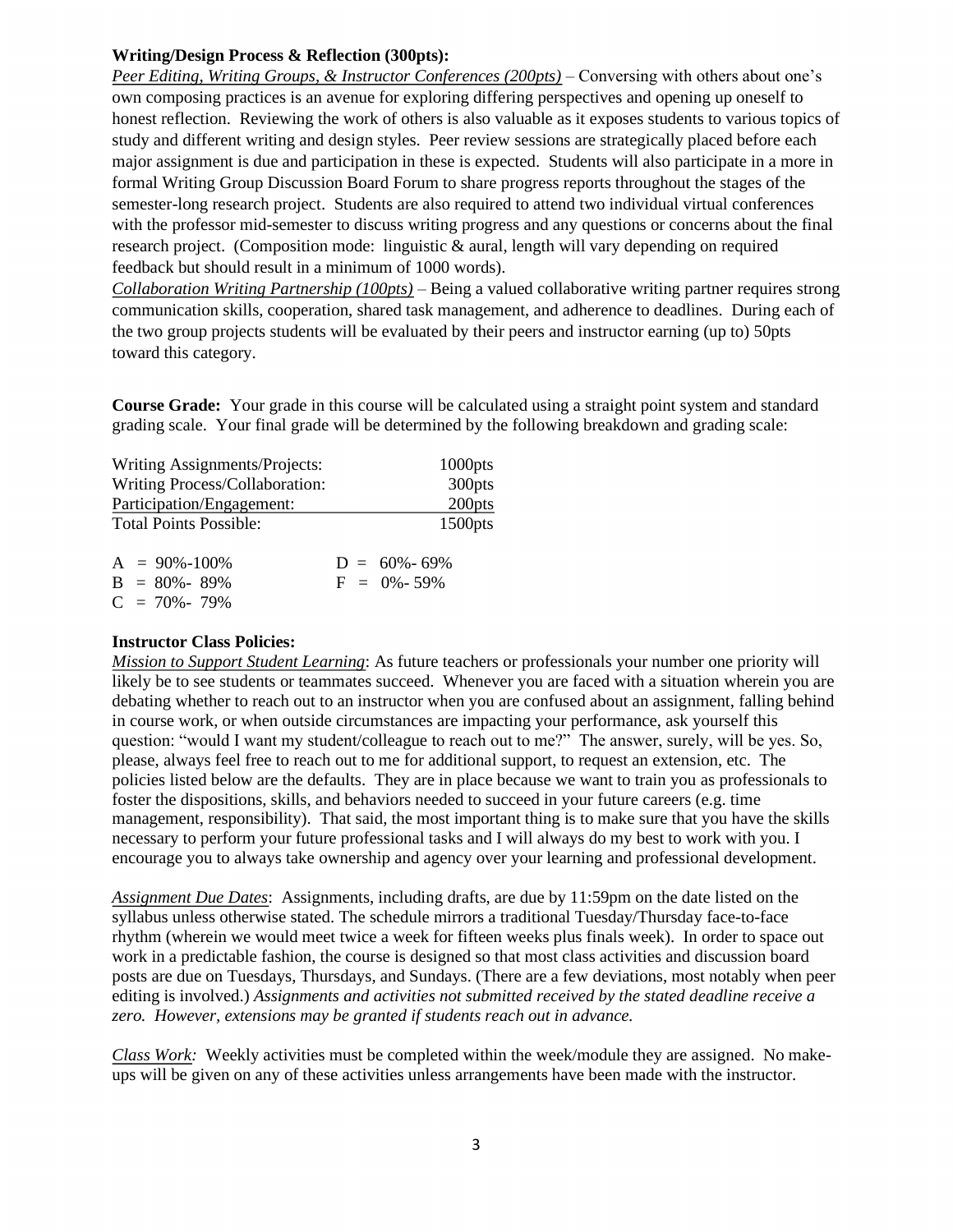*Class Attendance/Engagement:* Because this course emphasizes collaborative activity, active participation is essential. During the projects, your classmates will rely on your feedback. Class exercises, peer responses, and group work are designed for particular modules and *their lack of completion will negatively affect your in-class work/participation grade.* Being present and active in our online spaces helps build positive peer and peer-instructor relationships and fosters a productive professional learning community. At times online classes can seem more time consuming than traditional face-to-face courses because of the nature of the engagement formats. However, regardless of the modality, all courses require the same minimum number of hours of engagement per week: three hours per credit hour per week or nine hours per week for a three-credit course such as this one. By the end of the semester you can expect to have spent approximately 135 hours on the combined tasks for this course (reading, reviewing module resources, conducting research, writing, designing, attending virtual group meetings & instructor conferences, peer reviewing, drafting & reviewing discussion board posts, completing class activities, etc.)

*Inactivity/Absence*: Once a student fails to complete three learning modules for each additional learning module missed their grade may be reduced by one-letter. *A student who misses three or more learning modules (the equivalent of 3 weeks or 20% of the course) may not be eligible to pass the course.* These penalties can be waived for extenuating circumstances. *Students are encouraged to be proactive and reach out to the instructor when issues are impacting their ability to attend class sessions and/or complete module work.*

*Extra Credit:* Perfect participation (completing all assignments and learning activities and reviewing all resources and peer posts by the stated deadlines) merits the addition of 25 extra-credit points to the class work/participation category.

*Submitted Assignments:* All documents should be submitted on time and must have a professional appearance. Every assignment should be typed and formatted according to current MLA guidelines and standards (note these have changed recently) when applicable or in accordance with the genre conventions within which we are working. (For help with MLA, please utilize the section overviews in your textbooks or visit Purdue's Online Writing Lab at: http://owl.english.purdue.edu). All assignments should be submitted to the appropriate D2L Dropbox Folder. For larger audio/visual files, follow instructions for submitting through Dropbox and reach out immediately if you have any issues uploading files. For your own protection, keep copies of all completed work and drafts.

*Presentations:* Please be present when you are scheduled to give a presentation. **If you miss class on the day of a scheduled presentation and your absence is undocumented you will receive a zero and will not be able to make up the presentation.** 

*Academic Integrity/Plagiarism:* Students are expected to maintain principles of academic integrity and conduct as defined in EIU's Code of Conduct (http://www.eiu.edu/judicial/studentconductcode.php). Violations will be reported to the Office of Student Standards. In accordance with English Department and University policies, "Any teacher who discovers an act of plagiarism—'The appropriation or imitation of the language, ideas, and/or thoughts of another author, and representation as one's original work' (Random House Dictionary of the English Language)—has the right and responsibility to impose upon the guilty student an appropriate penalty up to and including immediate assignment of the grade of F for the assigned essay and a grade of F for the course." The best argument against plagiarism is that you cheat yourself out of the education you are here to obtain when you copy someone else's work. If you believe that a specific instance in your writing might constitute plagiarism, please consult me prior to turning in the final draft.

*Instructor Access and Response Time:* Students are encouraged to make use of office hours or make an appointment to discuss anything about the class, the profession, etc. Communication via email is also welcome. (Please always follow professional email etiquette and include some kind of address and a signature in your emails (i.e., Dear Dr./Professor X, This is Y from [course name] and I have a follow-up question about [purpose of email]. I look forward to hearing from you. Sincerely, Y). Although I have a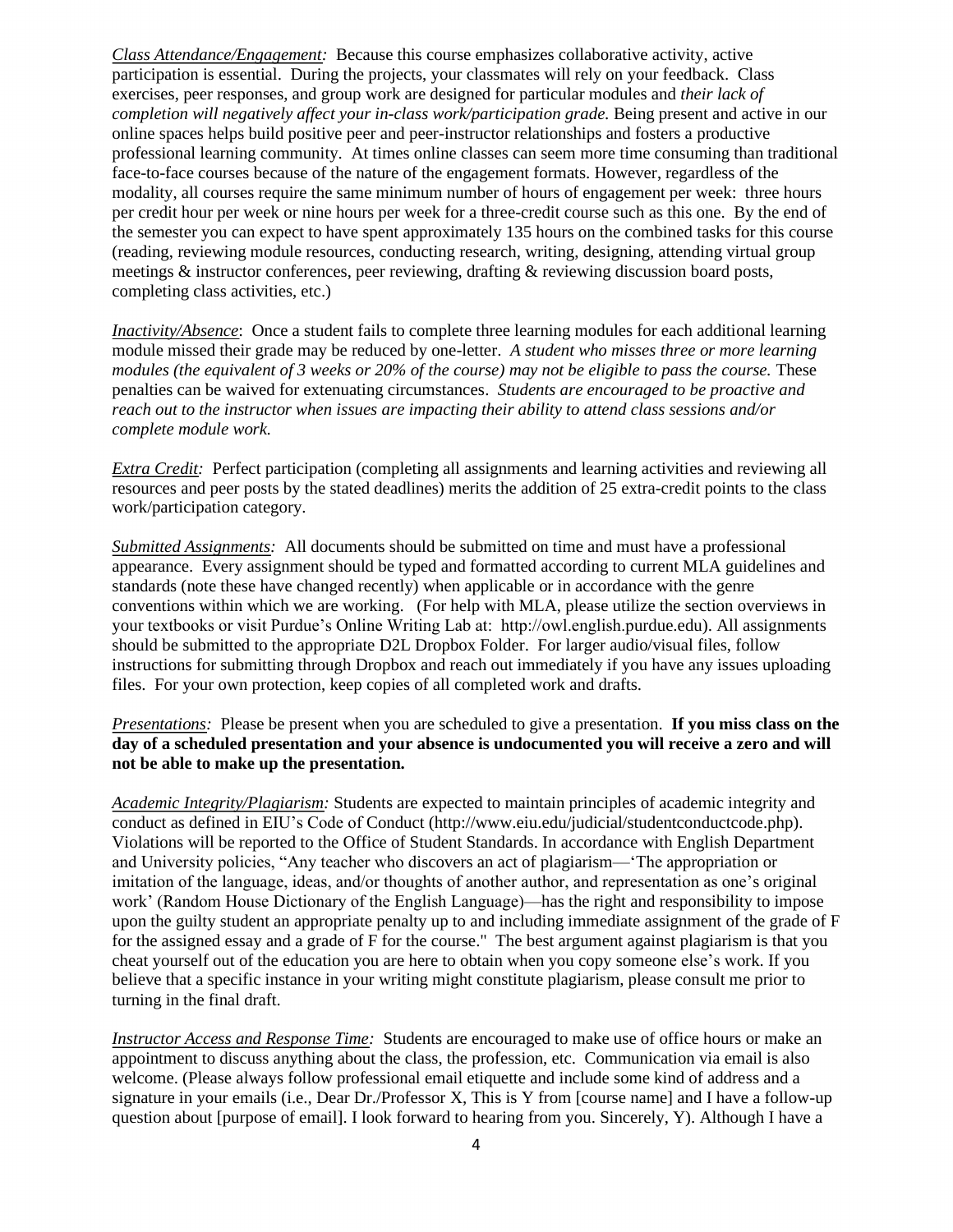reputation for being a super speedy email responder (and for being able to function on abnormally few hours of sleep), please allow up to **24 hours** for me to respond during normal business hours (M-F 9-5) and longer on nights, weekends, and holidays. Please note that you can expect feedback and assessment (i.e., comments and grades) to be returned within approximately one week. [In most cases I aim to return assignments within 24-76 hours.] I will always email through D2L should school events, illness, emergencies, or other circumstances cause a change in class plans or a delay in feedback. Please wait 24 hours after receiving a grade to ask about that grade, and note that instructors are not allowed to discuss grades over email. (Please make an appointment to talk to me through a video conference so we can discuss your work in more detail).

*Students with Disabilities:* If you are a student with a documented disability in need of accommodations to fully participate in this class, please contact the Office of Student Disability Services (OSDS). All accommodations must be approved through OSDS. Please stop by McAfee Gym, Room 12010, or call 217-581-6583 to make an appointment.

*The Student Success Center & Writing Center:* Students who are having difficulty achieving their academic goals are encouraged to contact the Student Success Center (www.eiu.edu/~success) for assistance with time management, test taking, note taking, avoiding procrastination, setting goals, and other skills to support academic achievement. The Student Success Center provides individualized consultations. To make an appointment, call 217-581-6696, or go to McAfee Gym, Room 1301. The Writing Center is also a resource that students can utilize to improve their performance in this course. For more information visit their website (http://castle.eiu.edu/writing/). To schedule an appointment, book online or through the widget available on D2L, call 217-581-5929, or stop by Coleman Hall, Room 3110 during open hours.

*Preferred Pronouns/Names*: My preferred pronouns are she/her and my preferred academic title is Dr. (Studies have proven that students will often call male professors Dr. but not female professors so I like to help correct that imbalance  $\odot$ ). Please feel free to share your preferred pronoun and/or name and titles.

*Themes:* The English Department has recently identified a set of themes that students may choose to explore across multiple courses with the same theme. In each course, the theme may be explored differently. In this course, you will complete work that engages one of the following three themes: (1) *Genre, Form & Poetics;* (2) *Education & Society;* (3) *Media, Technology & Popular Culture.*

*.*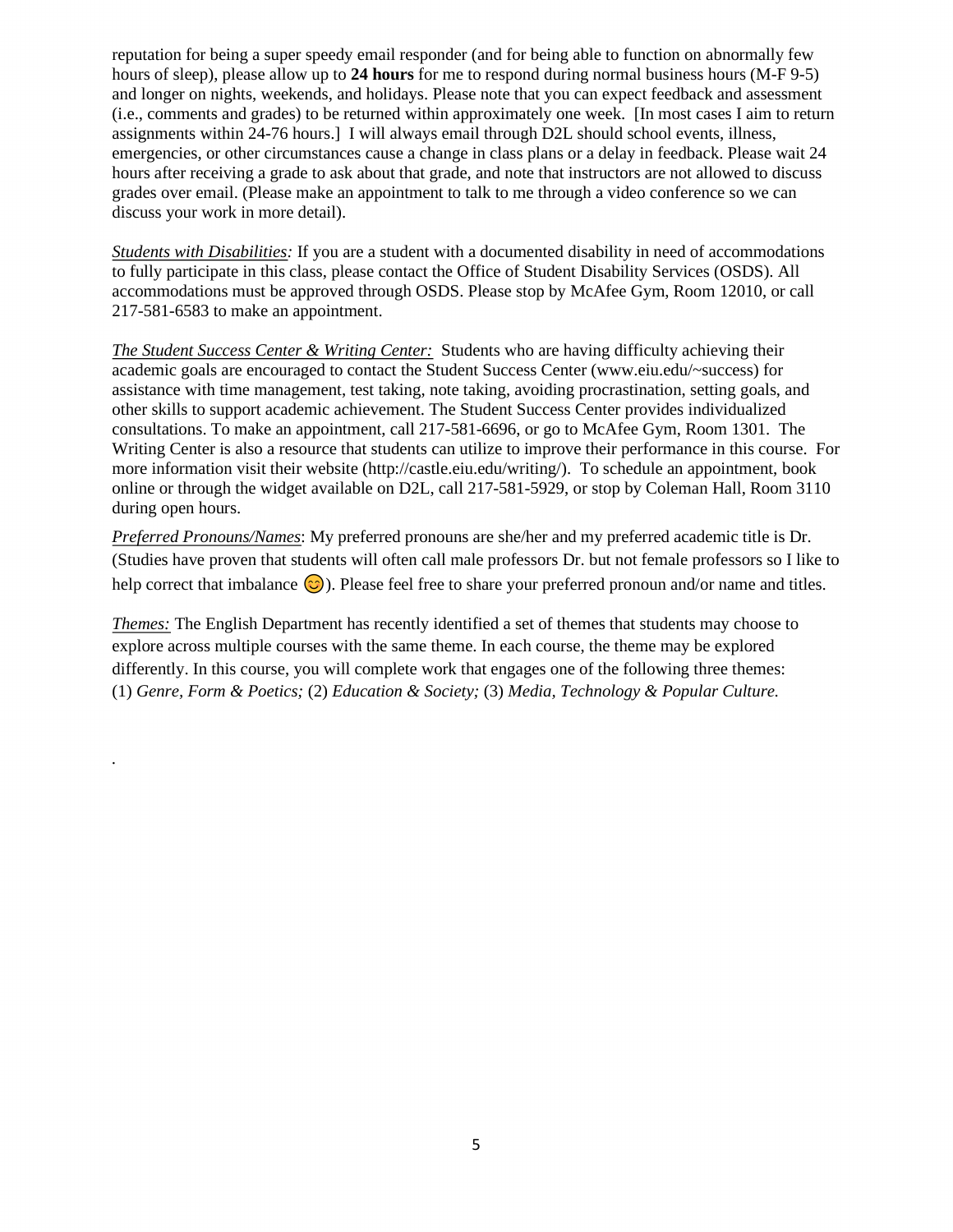#### **Detailed Schedule & Breakdown of Module Tasks**

(This Information is also available in the D2L Week-at-a-Glance Overviews)

#### **Unit I. The Challenges & Consequences of Technologically Mediated Communication**

#### **WEEK ONE [MODULE ONE]: Cultural Critiques of Technology & Communication Practices**

*Tuesday 8/24*

- **Read** Assigned Texts:
	- o "Is Google Making Us Stupid?" (D2L)
	- o *Dumbest Generation* (excerpt, D2L)
	- o *Writing & Editing*, Ch 1
- **Review** all of the following:
	- o News Bulletin (D2L Class Homepage)
	- o Course Syllabus
	- o Structure of Course Management System
	- o Expectations for Discussion Board Participation/Professional Learning Community Engagement
	- o Instructor Introductory Video
	- o Interrogating Online Writing Practices (Final Project Assignment Sheet)
	- o Sample Student Projects Analyzing Online Writing Spaces/Communities/Practices (Set 1)
- **Post** the following:
	- o Response to Critiques of the Digital Generation

#### *Thursday 8/26*

- **Read** Assigned Texts:
	- o *Alone Together*, Ch 8-14 (D2L)
- **Review** all of the following:
	- o Video Slideshow on Evolution of Media
	- o PowerPoint Timeline of Evolution of Media
	- o Music Video for "Video Killed the Radio Star"
	- o Innovations that Changed the World Link
	- o Student Sample Projects Analyzing Online Writing Spaces/Communities/Practices (Set 2)
- **Post** the following:
	- o Student Introduction Video (Community Building Post, required)
	- o Response to Scholarship/Commentary on Technology & Communication and Student Project Samples

#### *Sunday 8/29*

- **Read** Assigned Texts:
	- o Ch 1-2, *Writer/Designer*
	- o "Understanding Genre," pp. 4-21, *Bedford Book of Genres* (D2L)
- **Review** the following:
	- o Infographic Assignment Sheet
	- o Multimodal Composition Instructor Video
	- o Genre Analysis Activity Sheet (Birmingham Bombing Poem vs. Newspaper Article)
	- o Student Sample Projects Analyzing Online Writing Spaces/Communities/Practices (Set 3)
- **Post** the following:
	- o Responses to Student Introductions (Discussion Board Thread)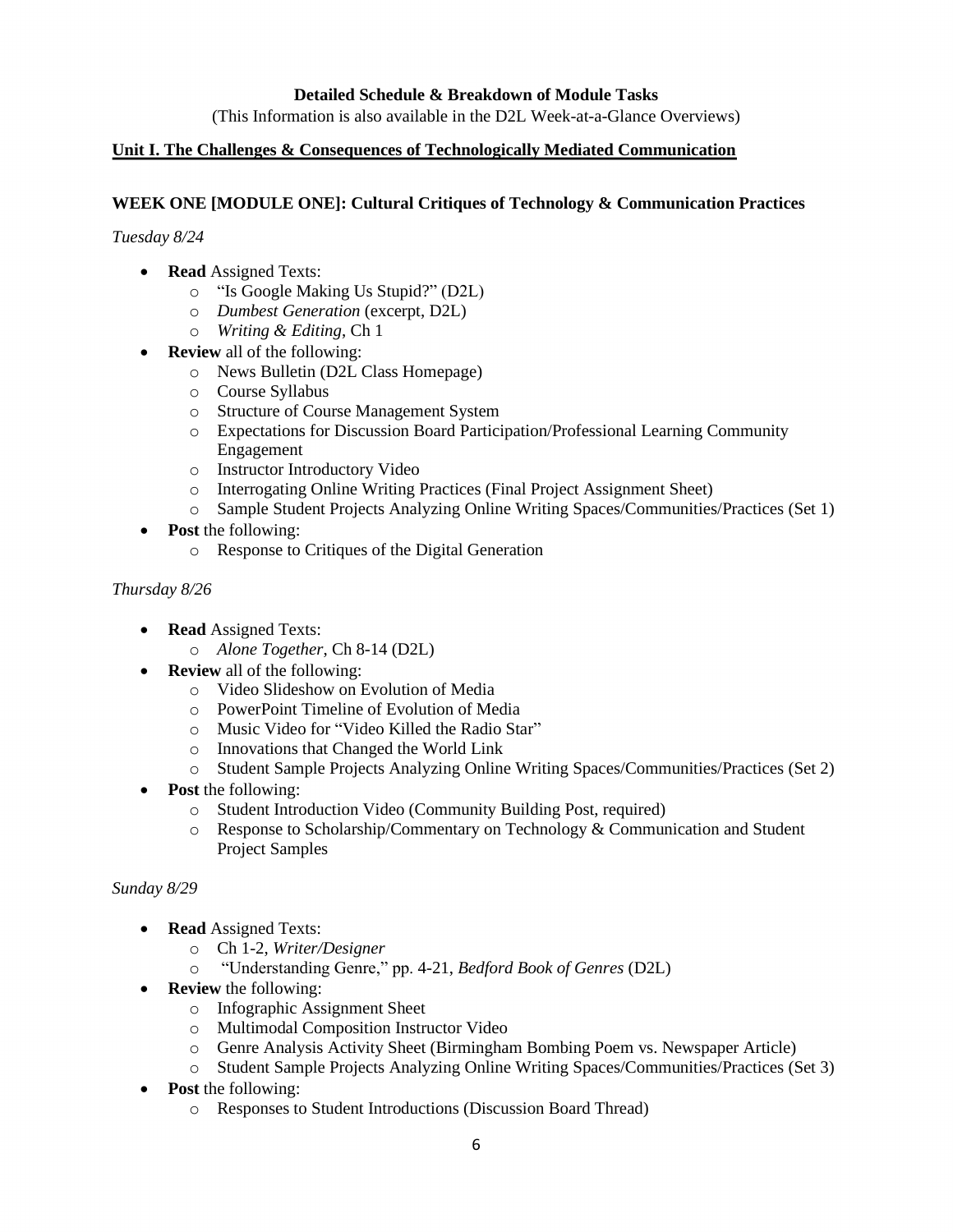## • **Complete**

- o Interest/Skill Inventory (D2L Dropbox)
- o Genre Analysis Activity

## **WEEK TWO [MODULE TWO]: Visual, Literary, & Media Arguments**

#### *Tuesday 8/31*

- **Read** Assigned Texts:
	- o "Analyzing Visual Arguments," *Writing Arguments* (D2L)
	- o "Collages/Visual Arguments," *Genre* (D2L)
	- o *Feed*, Part 1
- **Review** all of the following:
	- o News Bulletin (D2L Class Homepage) & Instructor Feedback (in D2L Dropbox and/or Discussion Board)
	- o Infographic Assignment Sheet
	- o Sample Infographics (Student Examples & Instructor Examples)
	- o Instructor Video on Infographics/Visual Design
	- o Video on Ethos/Pathos/Logos in Advertisement Design
	- o Digital Tools/Sites for Visual Design
	- o Artist Statement Reading & Overview Sheet
- **Post** the following:
	- o Response to / Exploration of / Show & Tell of Visual Design Tools/Products
	- o Two Truths & A Lie (Community Building Post, optional)
- **Complete** the following:
	- o Infographic Analysis Activity

## *Thursday 9/2*

- **Read** Assigned Texts:
	- o *Feed*, Part 2
	- o Research for Infographic Assignment
- **Review** all of the following:
	- o Student Sample Projects Analyzing Online Writing Spaces/Communities/Practices (Set 4)
- **Post** response to all of the following:
	- o *Feed* Discussion, Parts 1 & 2 (& Related Multimodal Digital Commentary) and Student Sample Projects

## *Sunday 9/5*

- **Read** Assigned Texts:
	- o *Feed*, Part 3 & 4
	- o Research for Infographic Assignment
- **View** (Optional Extra Credit Opportunity):
	- o Netflix's *The Social Dilemma*
- **Post** the following:
	- o Discussion of *Feed* & Connections to Scholarly/Cultural Critiques
	- o *The Social Dilemma* Reflection (optional/extra credit 20pts)

# **WEEK THREE [MODULE THREE]: Multimodal Texts &/in Our New Tech Era**

*Tuesday 9/7*

- **Read** Assigned Texts:
	- o Research for Infographic Assignment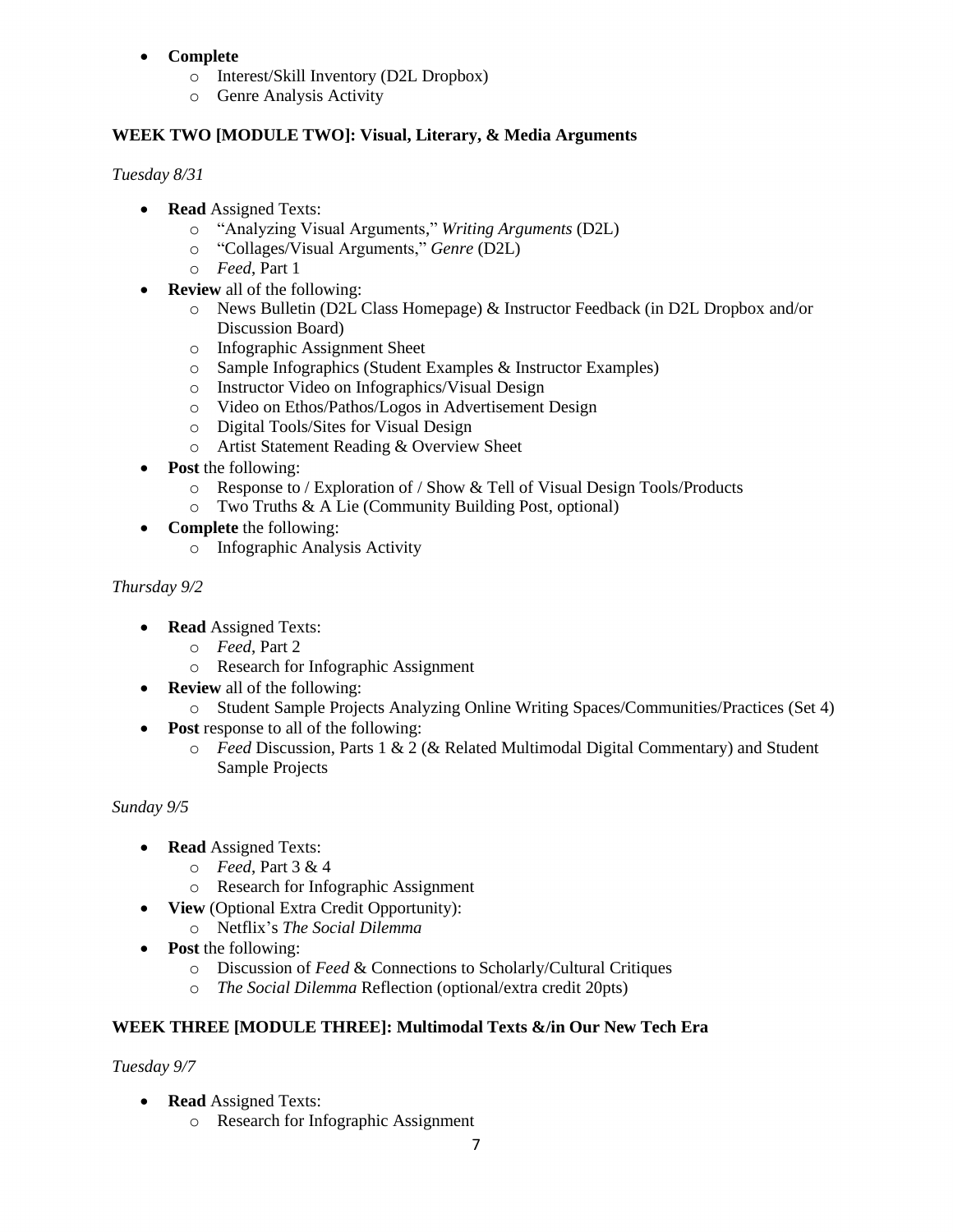- o *Picture Theory*, Ch 1-2 & 12-13 (*recommended focus areas:* p.11-16 of chapter one (theory overview); p. 38-42 ("The Picture Itself")  $\&$  p. 45-57 ("Dialectic Images") of chapter two; p. 371-384 (on violence of public art/monuments) of chapter twelve; all of chapter thirteen but attend to discussion of images as tool for cultural desensitization)
- **Listen** to following Podcast Episode:
	- o *Radio Lab* Episode of Audio/Video Manipulation Technology (listen to first 16 minutes)
- **Review** all of the following:
	- o News Bulletin (D2L Class Homepage) & Instructor Feedback (in D2L Dropbox and/or Discussion Board)
	- o Evaluating Online Research Sources
	- o Understanding Fake News Activity Packet
- **Post** the following:
	- o Reflection on Understanding Fake News Activity & Podcast Episode
- **Workshop** the following:
	- o Compile and Apply Research to Text-Based Elements of Infographic
- **Complete** the following:
	- o Infographic Draft of "Copy"/Text and Works Cited Page for Research

#### *Thursday 9/9*

- **Read** Assigned Texts:
	- o Sample Academic Scholarship Analyzing Digital Writing Practices [focus: fandom & antifandom, choose two from below options (Set 1)]
		- "Tweeting about TV: Sharing Television Experiences via Social Media Message Streams," D. Yvette Wohn & Eun-Kyung Na, <https://firstmonday.org/ojs/index.php/fm/article/view/3368/2779>
		- "Media Criticism & Morality Policing on Twitter: Fan Reponses to *How to Get Away with Murder*," Melissa Ames (D2L)
		- "#Stelena vs. #Delena: *The Vampire Diaries* Fan Commentary on Gender, Sexuality, & Toxic Relationships," Melissa Ames, (D2L)
		- "Chapter 10: 'I'm (Not) with Her': How the Political Commentary Surrounding the 2016 US Presidential Election Reflects Anxieties Concerning Gender Equality, Melissa Ames, *Small Screen, Big Feels* (D2L)
		- "Bury Your Gays and Social Media Fan Response: Television, LGBTQ Representation, and Communitarian Ethics," Erin Waggoner (D2L)
- **Workshop** the following:
	- o Image Collection/Visual Design Planning/Template Selection and/or Rough Draft of Infographic
- **Post** the following:
	- o Progress Report/Draft for Infographic Work
	- o Reflection on Academic Scholarship on Digital Writing (Set 1)

#### *Sunday 9/12*

- **Read** Assigned Texts:
	- o Sample Academic Scholarship Analyzing Digital Writing Practices [focus: hashtag activism, part 1, choose two from below options (Set 2)]
		- "Affecting Digital Activism: Comparative Study of Tweets from the March For Our Lives Rallies & Women's Marches," Melissa Ames & Kristi McDuffie (D2L)
		- "Networked Intervention and the Emergence of #BostonHelp," Megan McIntyre (D2L)
		- "Occupy Oakland and #00: Uses of Twitter within the Occupy Movement," Sky Croeser and Tim Highfield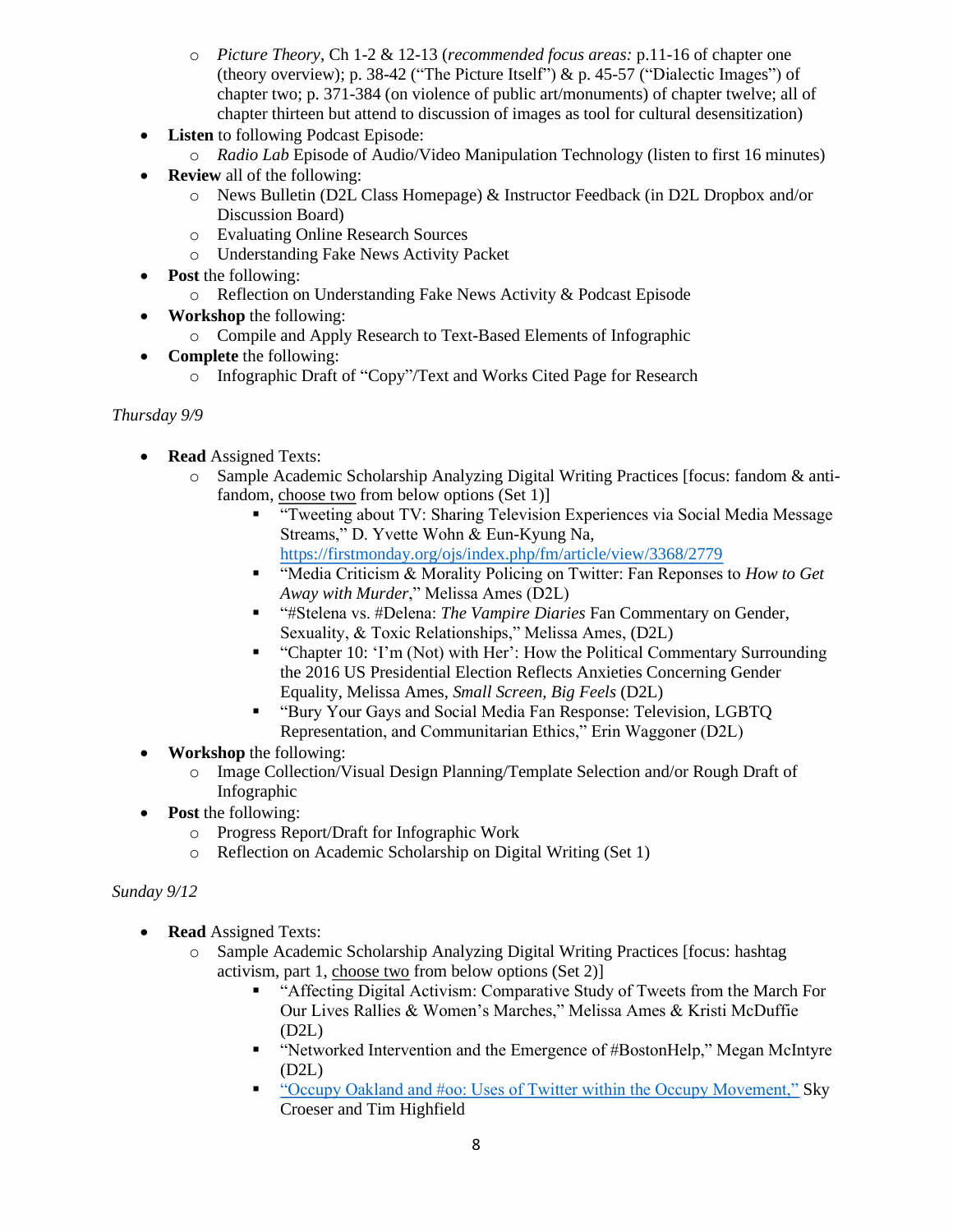- **Review** the following:
	- o Blog Hashtag Activism Group Assignments (Email Communication)
	- o Hashtag Activism Blog Group Assignment Sheet
	- o Instructor Video on Twitter Collection
- **Post** the following:
	- o Reflection on Academic Scholarship Samples (Set 2)
- **Workshop** the following:
	- o Finalize/Revise Infographic
- **Complete** the following:
	- o Final/Revised Infographic (D2L Dropbox)

#### **Unit II. From Activism to Entrepreneurship to Education: The Affordances of Social Media**

## **WEEK FOUR [MODULE FOUR]: Analyzing Digital Activism**

## *Tuesday 9/14*

- **Read** Assigned Texts:
	- o *Writing & Editing,* Ch 7
	- o "The Hyperlink in Newspapers & Blogs" (D2L)
	- o Sample Academic Scholarship Analyzing Digital Writing Practices [focus: hashtag activism, part 2, choose two from below options (Set 3)]
		- "Hope in a Hashtag': The Discursive Activism of #WhyIStayed," Rosemary Clark (D2L)
		- "#Not BuyingIt: Hashtag Feminists Expand the Commercial Media Conversation," Rosemary Clark (D2L)
		- "Wake Up Mr. West: Kanye West, the Sunken Place, and the Rhetoric of Black Twitter," Kyesha Jennings (D2L)
		- "How Social Media Supports Hashtag Activism through Multivocality: A Case [Study of #ILookLikeAnEngineer,"](https://firstmonday.org/ojs/index.php/fm/article/view/9181) Malik, Johri, Handa, Karbasian, & Purohit
	- o Sample Mainstream Blogs
- **Review** all of the following:
	- o News Bulletin (D2L Class Homepage) & Instructor Feedback (in D2L Dropbox and/or Discussion Board)
	- o Blog Hashtag Activism Group Assignments (Email Communication)
	- o Hashtag Activism Blog Group Assignment Sheet
	- o Sample Past Group Blog Projects on Hashtag Activism & #MoveMe Site
- **Post** the following:
	- o Response to/Exploration of Mainstream/Professional Blogs
- **Complete** the following:
	- o Group Project Communication Leader posts "Claimed" Hashtag Activism Campaign to the Google Sign-Up Document for Blog Topic Selection (choose from options on assignment sheet or one of your group's choosing as long as it is not already covered in the sample blogs or #MoveMe site shared in the course resources; if you are unsure if the hashtag campaign counts as "activism" email the instructor after claiming the topic to be sure it is viable)
	- o Group Project Lead Designer accepts Blogger Invitation on behalf of the group

## *Thursday 9/16*

- **Read** Assigned Texts:
	- o Sample Academic Scholarship Analyzing Digital Writing Practices [anti-hashtag activism, choose one from below options (Set 4)]
		- "Meme Warfare & Fake Hashtag Activism: 4chan's Alt-Right Trolling Culture," Jeffrey Hall (D2L)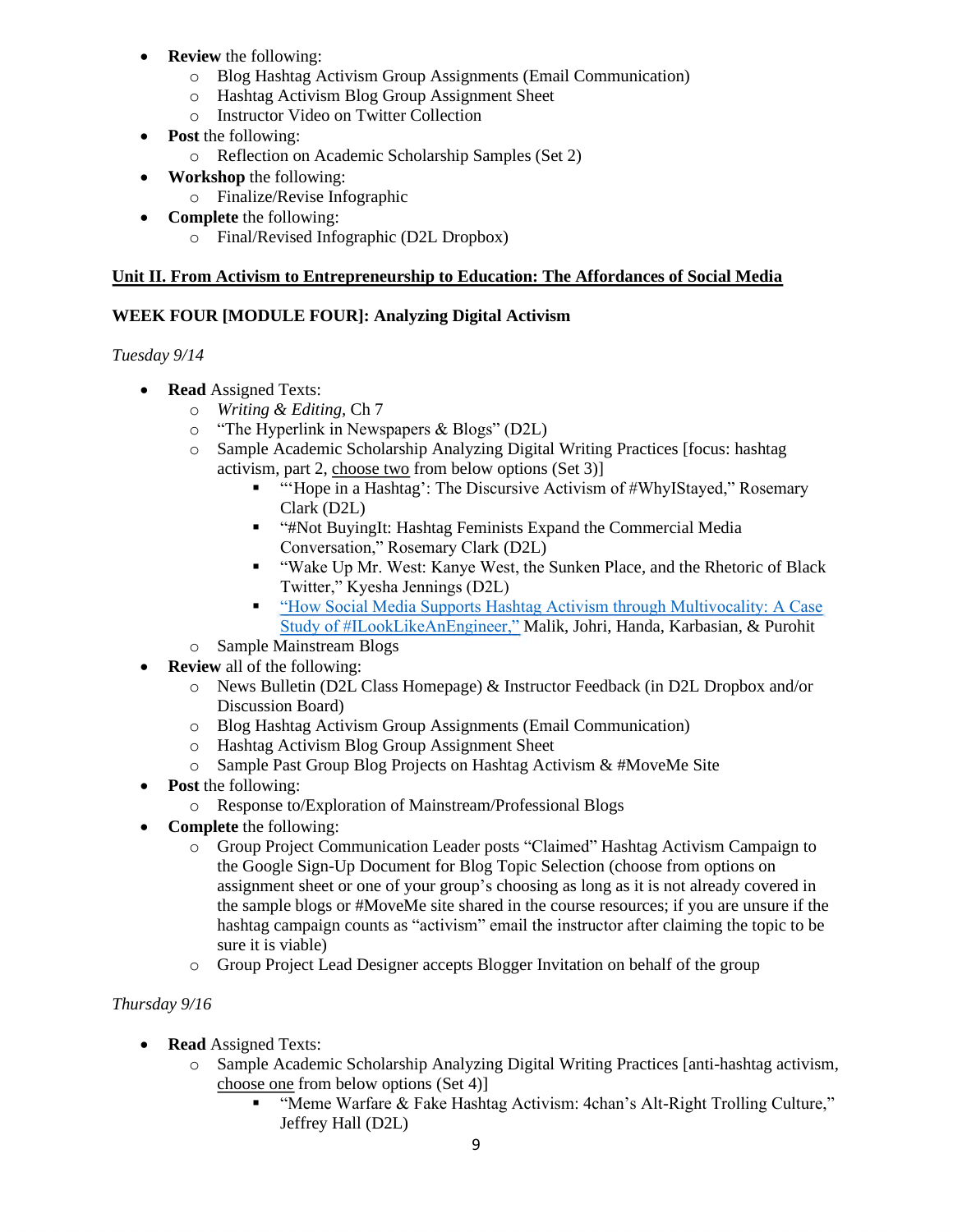- **•** "A Rhetoric of Zaniness: Trolling, the Alt-Right, and Pepe the Frog," Sean Milligan (D2L)
- o *Writing & Editing*, Ch 4, 5
- **Review** all of the following:
	- o Student Sample Projects on Digital Writing Practices/Communities/Sites (Set 5)
- **Workshop** the following:
	- o Hashtag Research & Data Collection/Review
- **Post** the following:
	- o Response to Student Sample Projects (Set 5) & Academic Articles (Sets 3 & 4)

# *Sunday 9/19*

- **Read** Assigned Texts:
	- o "Digital Matters: Twitter Reacts & Hashtivist Narratives," Gabriel Green & Morgan Johnson (D2L)
- **Workshop** the following:
	- o Hashtag Research & Data Collection/Review
- **Post** the following:
	- o Response on Framing Activism Online & in Mainstream Media
- **Complete** the following:
	- o List of Potential Sites for Final Individual Research Project (Interrogating Online Writing Practices – D2L Dropbox Folder)

# **WEEK FIVE [MODULE FIVE]: Public Scholarship & The Blog Genre**

*Tuesday 9/21*

- **Read** Assigned Texts:
	- o ["Small Change: Why the Revolution will not be Tweeted,"](https://www.newyorker.com/magazine/2010/10/04/small-change-malcolm-gladwell) Malcom Gladwell
	- o [Chapter 1. Hashtag Activism: The Promise and Risk of "Attention",](https://wac.colostate.edu/docs/books/social/chapter1.pdf) Caroline Dadas, *Social Writing/Social Media*
	- o ["Slacktivism: The Downfall of Millennials,"](http://www.huffingtonpost.com/charlotte-robertson/slacktivism-the-downfall-_b_5984336.html) *Huffington Post* Student Perspective
- **Review** all of the following:
	- o News Bulletin (D2L Class Homepage) & Instructor Feedback (in D2L Dropbox and/or Discussion Board)
- **Workshop** the following:
	- o Content/Text Drafting & Image/Screenshot Collection
- **Post** the following:
	- o Response to Digital Activism/Slacktivism Debates

# *Thursday 9/23*

- **Review** all of the following:
	- o Resources for Writing Different Types of Advanced Academic Proposals
	- o Sample Proposals
- **Workshop** all of the following:
	- o Digital Composing/Visual Design within Blog Platform

# *Sunday 9/26*

- **Workshop** the following:
	- o Digital Composing/Design within Blog Platform
- **Complete** the following:
	- o Final Individual Research Project/Paper Proposal, Part I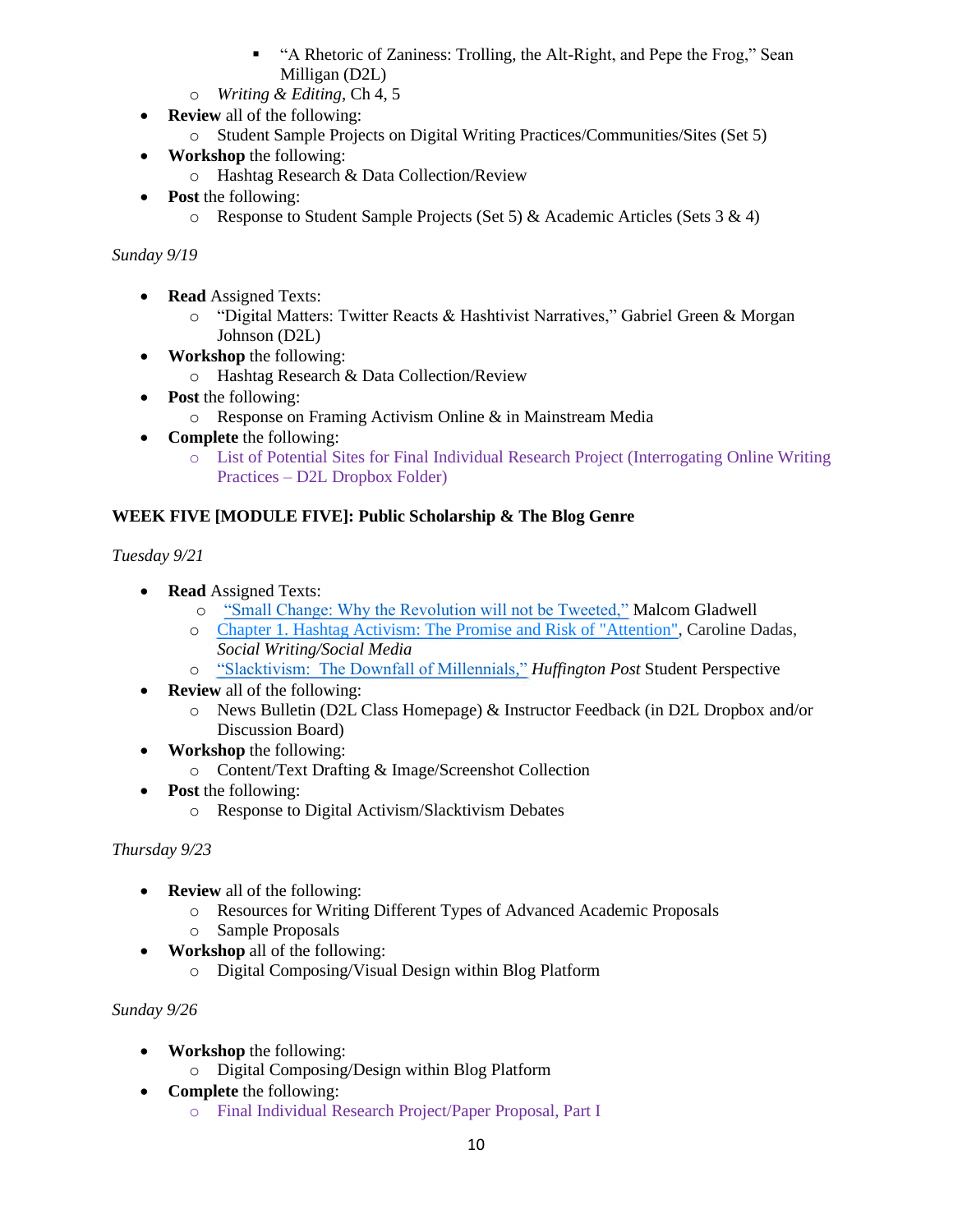## **WEEK SIX [MODULE SIX]: Digital Literacy, Youth Culture, & Education**

*Tuesday 9/28*

- **Read** Assigned Texts:
	- o "Reviewing the Related Literature (Writing the Lit Review)," p.150-163 (D2L)
	- o "Making Sense of Readings" (D2L)
- **Review** all of the following:
	- o News Bulletin (D2L Class Homepage) & Instructor Feedback (in D2L Dropbox and/or Discussion Board)
	- o Annotated Bibliography Assignment Sheet & Samples Showing Alignment to Student Outlines & Literature Reviews
	- o Peer Review Guide for Group Blog Project
- **Workshop** the following:
	- o Peer Review of Blogs Following Publication
- **Post** the following:
	- o When I'm not An Overwhelmed Student I… (Community Building Post, optional)
- **Complete** the following:
	- o Group Blog Published/Live for Peer Review (see assignment directions)

## *Thursday 9/30*

- **Read** Assigned Texts:
	- o *Kids on YouTube*, Ch 4 (D2L)
	- o *Digital Literacies*, Ch 4 & 7 (D2L)
	- o "Notes Toward a History of Cameras & Writing," *Remixing Composition* (D2L)
- **Review** all of the following:
	- o Resources Concerning Youth Movements/Activism
- **Workshop** the following:
	- o Revise based on Peer Review Feedback (see Emailed Directions)
- **Post** the following:
	- o Response to Digital Youth/Literacy/Education Readings
- **Complete** the following:
	- o Group Blog Revised based on Peer Review Feedback by 6pm

## *Sunday 10/3*

- **Read** Assigned Texts:
	- o Scholarly Research for Annotated Bibliography

## **WEEK SEVEN [MODULE SEVEN]: Designing An Applied Writing Study**

## *Tuesday 10/5*

- **Read** Assigned Texts:
	- o *Writing & Editing*, Ch 9
	- o "Writing for Social Media," *Crafting Digital Writing* (D2L)
- **Review** all of the following:
	- o News Bulletin (D2L Class Homepage) & Instructor Feedback (in D2L Dropbox and/or Discussion Board)
	- o Summary Writing
- **Workshop** the following:
	- o Draft Annotated Bibliography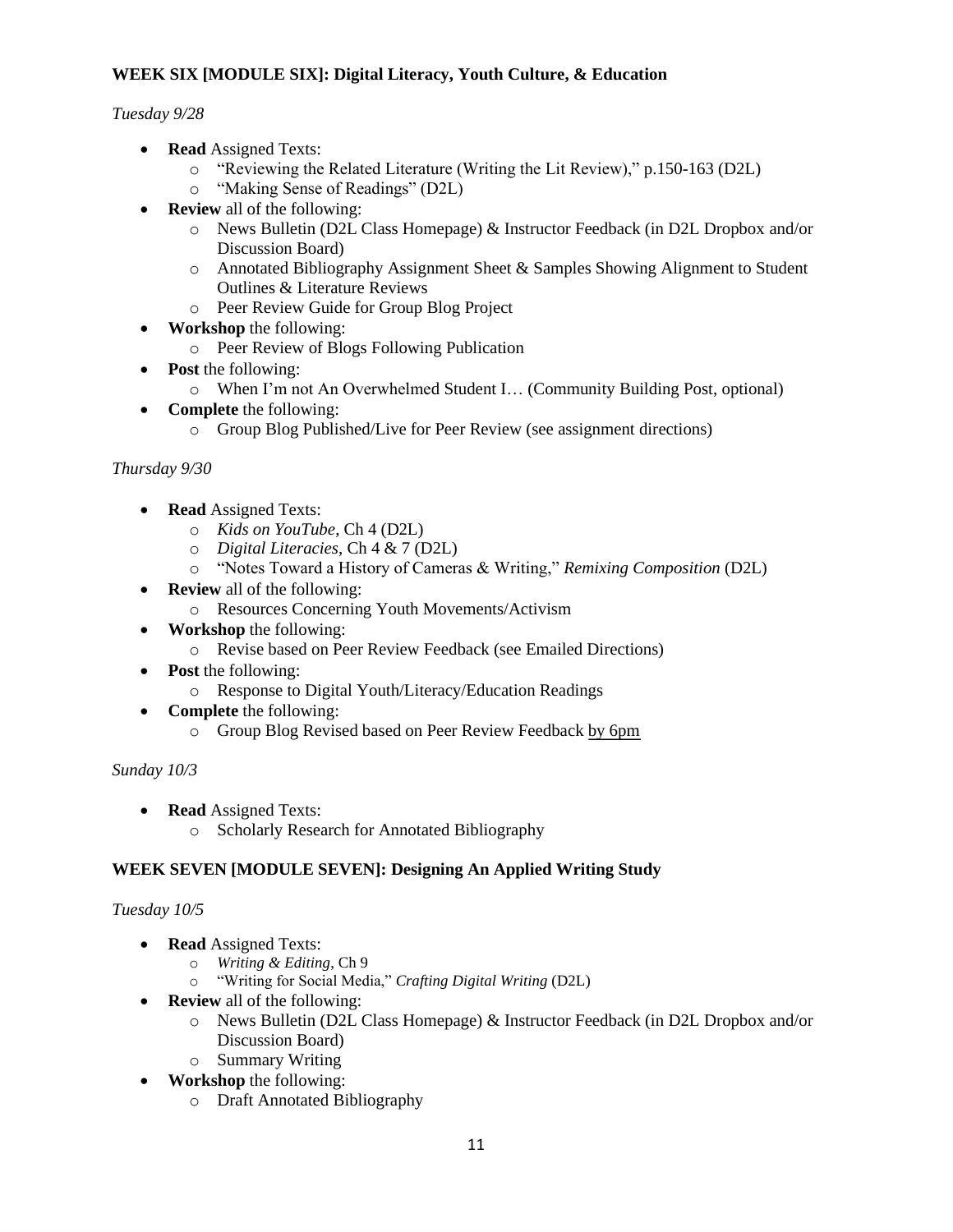- **Post** the following:
	- o Writing Group Progress Report/Check-In #1: Research Stage

# *Thursday 10/7*

- **Read** Assigned Texts:
- **Review** all of the following:
	- o Instructor Video on Study/Scholarly Article Design and Coding Processes/Data
	- o Understanding the Structure of an Academic Article (& Applying it to ENG 3008 Project)
	- o [Guide to Understanding & Designing Case Studies in the field of Composition and](https://wac.colostate.edu/resources/writing/guides/casestudies/)  [Rhetoric](https://wac.colostate.edu/resources/writing/guides/casestudies/)
	- o The Difference Between Qualitative & Quantitative Research Chart
	- o Conference Presentation Slides Showcasing Sections of Digital Writing Study Instructor Example
	- o Effective Peer Review Practices
	- o Peer Review Guide for Annotated Bibliography
- **Workshop** all of the following:
	- o Peer Review of Annotated Bibliography (see Emailed Directions)

# *Sunday 10/10*

- **Read** Assigned Texts:
	- o "The Hispanic Race Debate" [\(link\)](https://xchanges.org/the-hispanic-race-debate-9-1)
	- o "From Slut Shaming to Cultural Commentary: What Live Tweeting Practices of ABC's *The Bachelorette* Reveal about Gender Policing & Digital Activism on Twitter" [\(link\)](https://wac.colostate.edu/docs/proceedings/cw2016/ames.pdf)
	- o *Political Satire on Twitter*, Ch 2 & 3 (D2L)
- **Review** the following:
	- o Resources for Writing Literature Reviews & Methods Sections
- **Workshop** the following:
	- o Revise Annotated Bibliography based on Peer Feedback
	- o Begin Initial Data Collection for Final Project
- **Complete** the following:
	- o Annotated Bibliography Final Draft (D2L Dropbox Folder)

## **WEEK EIGHT [MODULE EIGHT]: Social Media Use in the Business World**

*Tuesday 10/12*

- **Read** Assigned Texts:
- **Review** all of the following:
	- o News Bulletin (D2L Class Homepage) & Instructor Feedback (in D2L Dropbox and/or Discussion Board)
	- o Group Social Media Business Application Project Assignment Sheet & Group List
	- o Social Media Business Application Project Student Examples
- **Post** the following:
	- o Scavenger Hunt Randomness (Community Building Post, optional)
- **Workshop** all of the following:
	- o Research on Business Uses of Social Media (research on best practices/uses; review actual business social media sites to see practices in action; look at websites/social media connected to scenario topic/focus on party planning, education, tutors, learning toys/materials, etc.)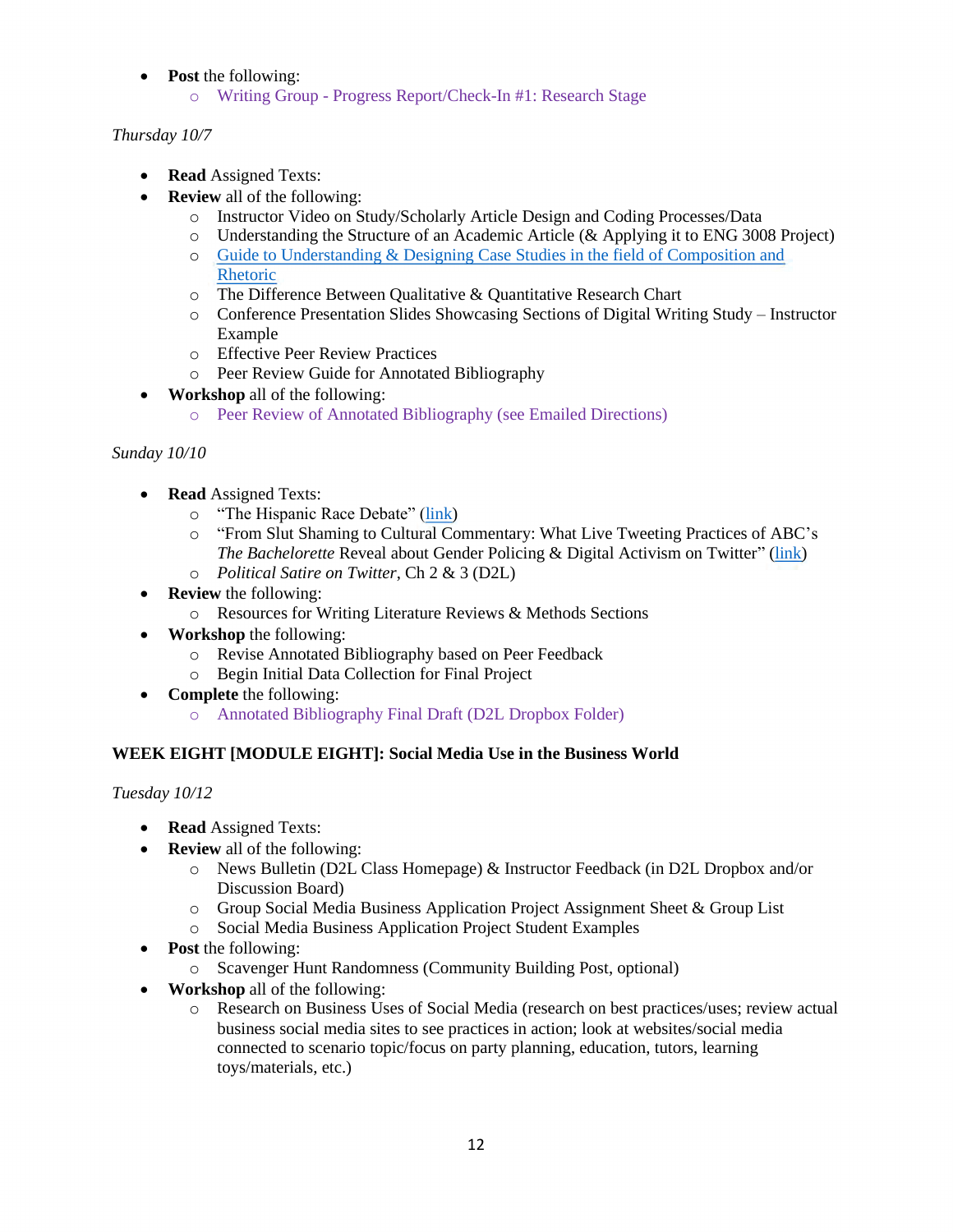- **Read** the following:
	- o Writing Business Reports/Proposals (D2L)
- **Review** the following:
	- o Sample Business Reports/Proposals
- **Workshop** the following:
	- o Genre Analysis of Business Report/Proposal (review all but note that the two best models for the group project will be the Client Proposal and the Recommendation Report)
- **Post** the following:
	- o Observations Concerning Genre Conventions (similarities/differences across disciplines/business purposes)
	- o Writing Group Progress Report/Check-In #2: Data Collection Stage

## *Sunday 10/17*

- **Complete** the following:
	- o Individual Final Research Project Progress Check on Current Data Collection (D2L Dropbox Folder)

#### **WEEK NINE [MODULE NINE]: Multimodality in Professional Writing Genres**

## *Tuesday 10/19*

- **Read** Assigned Texts:
	- o *Writing & Editing*, Ch 10
	- o "Capturing a Moving Target: Ethical Practices for Hashtag Activism," Buchanan, Clark-Parsons, Vie, Wolff & McDuffie (D2L)
- **Review** all of the following:
	- o News Bulletin (D2L Class Homepage) & Instructor Feedback (in D2L Dropbox and/or Discussion Board)
	- o Resources on Internet Research Ethics
- **Workshop** all of the following:
	- o Text Drafting & Image Collection for Group Social Media Business Project
- **Post** the following:
	- o Response to Internet Research Ethics Material

## *Thursday 10/21*

- **Review** all of the following:
	- o Resources for Designing Podcasts and Videos
	- o Sample Student Podcast/Video Projects (Set 1)
- **Workshop** all of the following:
	- o Drafting & Design for Group Social Media Business Project
- **Post** the following:
	- o Reflection on Student Projects (Set 1)

#### *Sunday 10/24*

- **Review** the following:
	- o Sample Student Podcast/Video Projects (Set 2)
	- o Peer Review Guide for Group Social Media Business Project
- **Workshop** all of the following:
	- o Peer Review for Group Social Media Business Project (see Emailed Directions)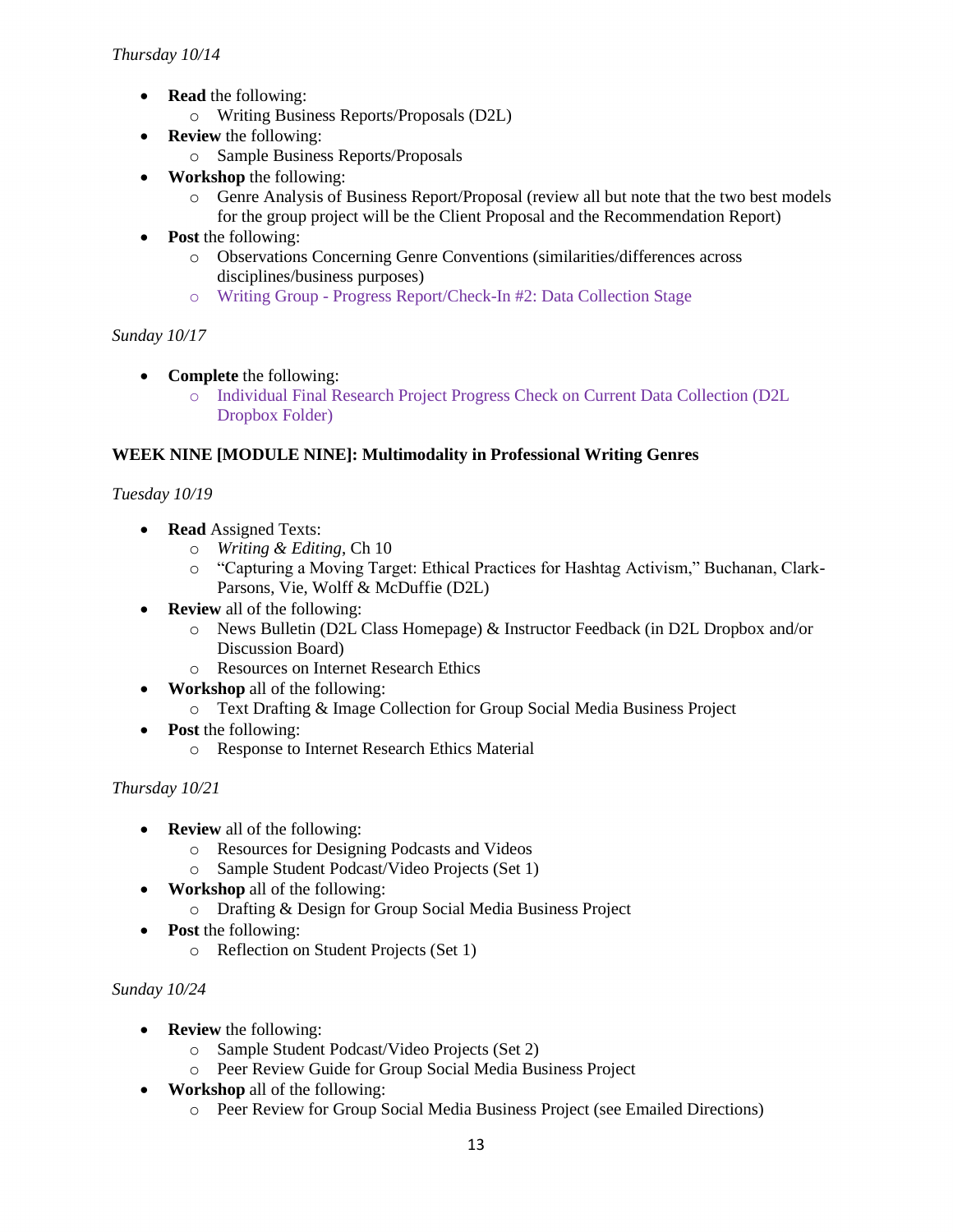- **Post** the following:
	- o Reflection on Student Projects (Set 2)
- **Complete** the following:
	- o Draft of Group Social Media Business Project for Peer Review
	- o Data Collection for Individual Project Should be Complete (nothing to due to D2L)

# **WEEK TEN [MODULE TEN]: Academic & Professional Writing Genres**

*Tuesday 10/26*

- **Review** all of the following:
	- o News Bulletin (D2L Class Homepage) & Instructor Feedback (in D2L Dropbox and/or Discussion Board)
	- o Using Numeric Data Ethically & Strategically
	- o Numeric Literacy Resources
- **Workshop** all of the following:
	- o Revise Group Social Media Business Project
	- o Work on Individual Project Literature Review Section
- **Post** the following:
	- o Do You Need a Laugh? (Community Building Post, optional)
- **Complete** the following:
	- o Final Draft of Group Social Media Business Project (D2L Dropbox Folder)

# *Thursday 10/28*

- **Workshop** all of the following:
	- o Work on Individual Project Literature Review & Methods Sections
- **Post** the following:
	- o Writing Group Progress Report/Check-In #3: Literature Review/Methods Stage
- **Complete** the following:
	- o Sign-Up for One-on-One Video Conference with Instructor (Google Document)

# *Sunday 10/31*

- **Workshop** all of the following:
	- o Work on Individual Project Literature Review & Methods Sections
- **Complete** the following:
	- o Complete Drafts of Literature Review & Methods Sections (D2L Dropbox Folder)

# **Unit III. Rhetorical Strategies, Multimodal Design & Cultural Sentiments in Internet Spaces**

# **WEEK ELEVEN [MODULE ELEVEN]: Studying & Designing Podcasts & Video Essays**

# *Tuesday 11/2 – Thursday 11/4*

- **Attend** the following:
	- o Scheduled One-On-One Video Conference with Instructor (use Office Hours Zoom Link in D2L); *prepare to discuss what you did (how you collected data), what you're seeing (initial observations), and how that compares to previous research (i.e. your literature review)*
- **Review** all of the following:
	- o News Bulletin (D2L Class Homepage) & Instructor Feedback (in D2L Dropbox and/or Discussion Board)
	- o Sample Student Podcast/Video Projects (Set 3)
- **Post** the following:
	- o Response to Student Projects (Set 3)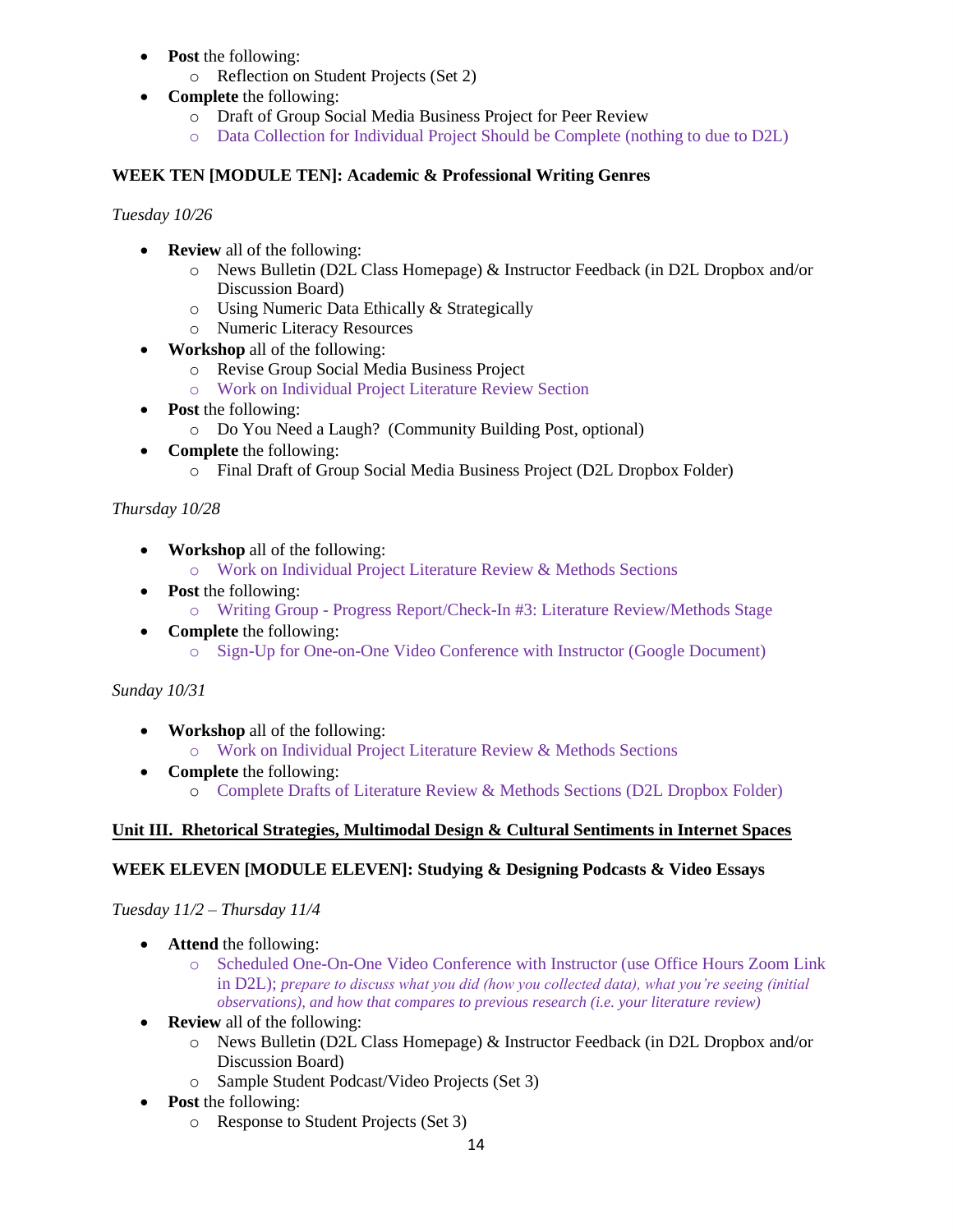- **Review** the Following:
	- o Sample Student Podcast/Video Projects (Set 4)
- **Workshop** all of the following:
	- o Work on Individual Project Findings & Analysis Sections
- **Post** the following:
	- o Reflection on Student Projects (Set 4)
	- o Writing Group Progress Report/Check-In #4: Findings & Analysis Stage

#### **WEEK TWELVE [MODULE TWELVE]: Analyzing Digital Writing Practices/Spaces**

#### *Tuesday 11/9*

- **Review** all of the following:
	- o News Bulletin (D2L Class Homepage) & Instructor Feedback (in D2L Dropbox and/or Discussion Board)
	- o Pitching a Multimodal Project (D2L)
	- o Sample Student Podcast/Video Projects (Set 5)
- **Workshop** the following:
	- o Work on Individual Project Findings & Analysis Sections
	- o Draft Proposal for Multimodal Portion of Project, Proposal Part II
- **Complete** the following: o Final Project Proposal Part II

#### *Thursday 11/11*

- **Review** all of the following:
	- o Peer Review Guide for Research Paper
- **Workshop** the following:
	- o Peer Review Rough Draft of Research Papers (see Emailed Directions)
- **Complete** the following: o Rough Draft of Final Research Paper

#### *Sunday 11/14*

- **Workshop** the following:
	- o Revise Research Papers based on Peer Feedback
- **Complete** the following:
	- o Final Draft of Final Research Paper

## **WEEK THIRTEEN [MODULE THIRTEEN]: Composing Across Modalities**

#### *Tuesday 11/16*

- **Review** the following:
	- o Resources for Multimodal Design Planning
- **Workshop** the following:
	- o Multimodal Conversion Projects

#### *Thursday 11/18*

- **Complete** the following:
	- o Sign-Up for One-on-One Video Conference with Instructor (Google Document)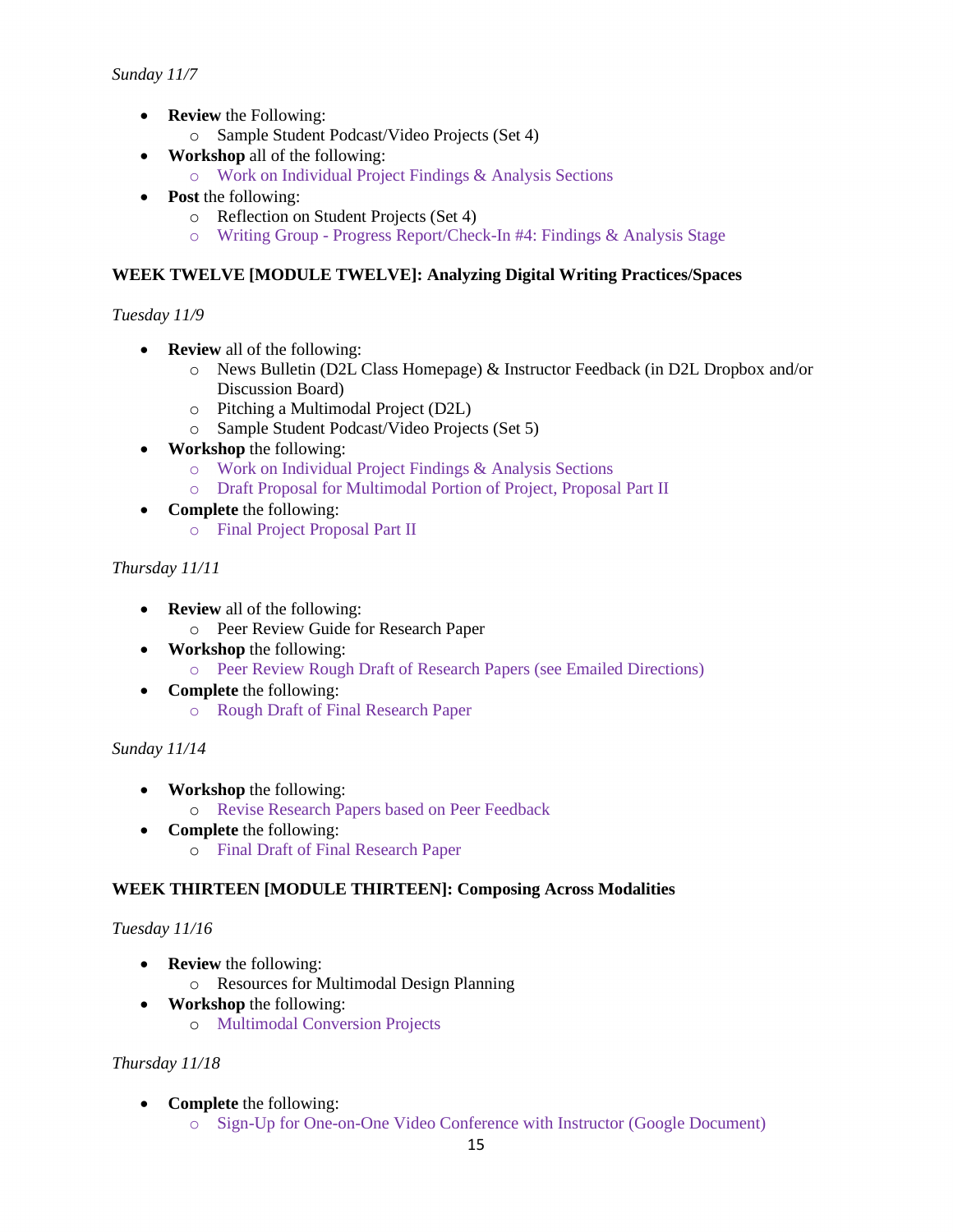- **Post** the following:
	- o Writing Group Progress Report/Check-In #5: Multimodal Project Stage
- **Workshop** the following: o Multimodal Conversion Projects

# *Sunday 11/21*

• **Workshop** the following: o Multimodal Conversion Projects

# **WEEK FOURTEEN [MODULE FOURTEEN]: Capturing Online Writing Communities**

*Tuesday 11/30-Thursday 12/2*

- **Attend** the following:
	- o Scheduled One-On-One Video Conference with Instructor (use Office Hours Zoom Link in D2L); *Working Draft of Conversion Project Uploaded to D2L Dropbox Folder 24 hours prior to scheduled conference time to allow for review prior to conference*
- **Review** all of the following:
	- o News Bulletin (D2L Class Homepage) & Instructor Feedback (in D2L Dropbox and/or Discussion Board)
	- o Peer Review Guide for Conversion Project
- **Workshop** the following:
	- o Peer Review for Conversion Projects (see Emailed Directions)
- **Post** the following:
	- o Remembering Happiness (Community Building Post, optional)

# *Sunday 12/5*

- **Review** the following:
	- o Resource on Crafting Multimodal Presentations
- **Workshop** the following:
	- o Revise Conversion Projects based on Peer Feedback
	- o Prepare for Panel Presentation
- **Complete** the following:
	- o Final Draft of Conversion Project (D2L Dropbox Folder, posting a link to view the project externally will work if the file is too large to upload)

# **WEEK FIFTEEN [MODULE FIFTEEN]: Digital Writing & Cultural Sentiments**

*Panel 1: Project Posting, Presentation Viewing & Discussion (12/6-12/8)*

- **Complete** the following:
	- o Post Presentation (Panel 1 Participants, by 11:59pm on Monday 12/6, Presentation posted to DB Thread & Conversion Project to D2L Dropbox Folder)
- **View** the following:
	- o Panel 1 Peer Presentations (by 11:59pm on Tuesday 12/7, DB Thread)
- **Post** the following:
	- o Response to Panel 1 Presentations (by 11:59pm on Tuesday, 12/7, DB Thread)
- **Respond** to the Following:
	- o Peer Discussion of Panel 1 Presentations (required from Panel 1 Presenters, due by Wednesday, 12/8)